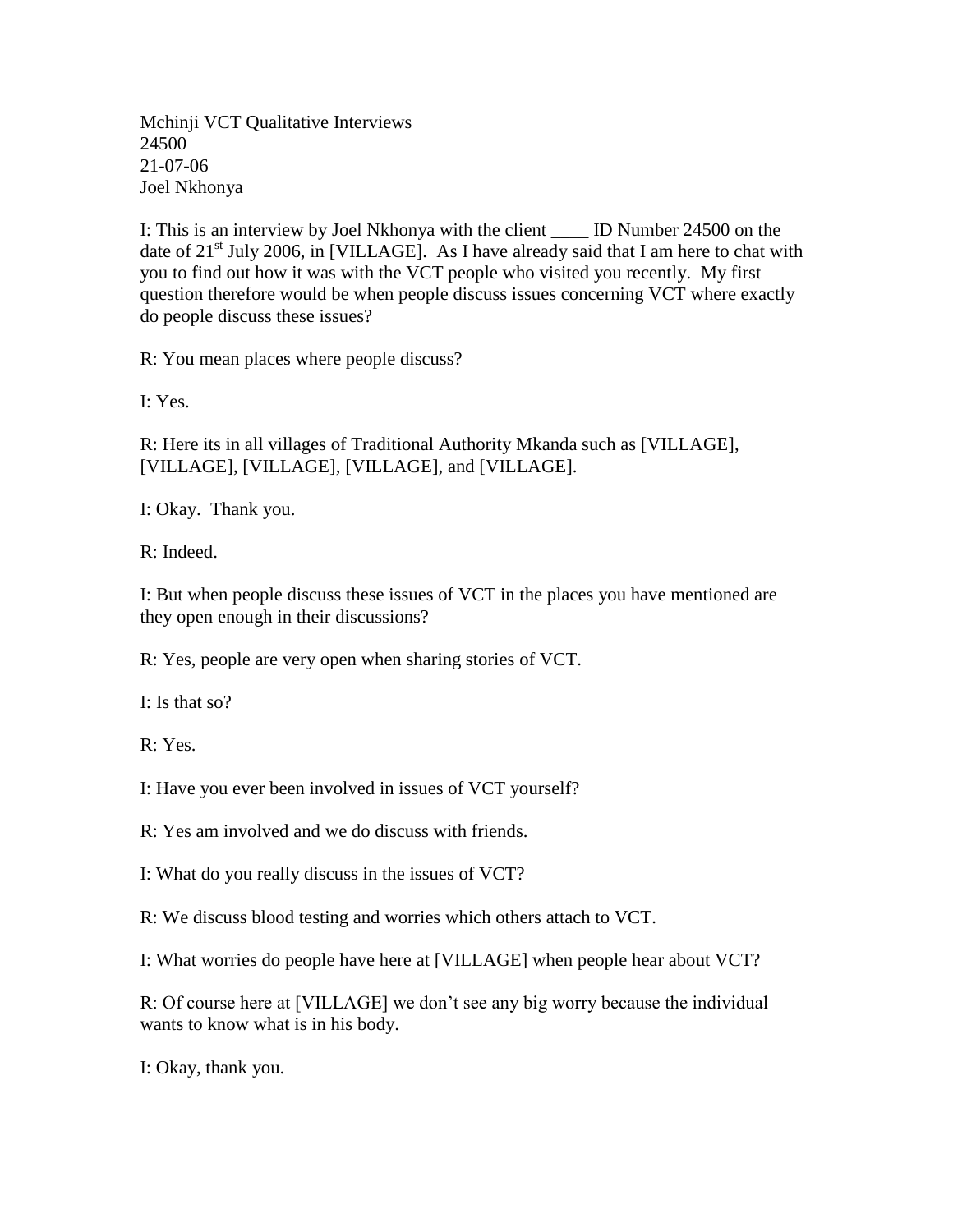R: Indeed.

I: When the VCT people came this year did you receive any counseling?

R: Yes, I was counseled.

I: Okay, did the VCT people counsel you together with your wife?

R: No, I was counseled alone.

I: Okay.

R: Indeed.

I: Upon being counseled did you accept to be tested?

R: I accepted and I was tested.

I: Okay, so after being tested how were the results?

R: The results were that they found the kachilombo (HIV).

I: Okay.

R: Indeed.

I: Were you given the post counseling after being told that you are with kachilombo?

R: Yes, I was counseled.

I: Was the post counseling helpful to you?

R: Yes the counseling was helpful.

I: How helpful?

R: I was advised on many issues such as using a condom when I want to have sex with my wife and go to the hospital to access ARVs.

I: Were you given the pre-counseling before taking your blood for testing?

R: Yes I was counseled first before they pricked my finger for blood taking.

I: Okay. Are people especially married couples open to discuss issues pertaining to kachilombo and VCT with their adolescent children?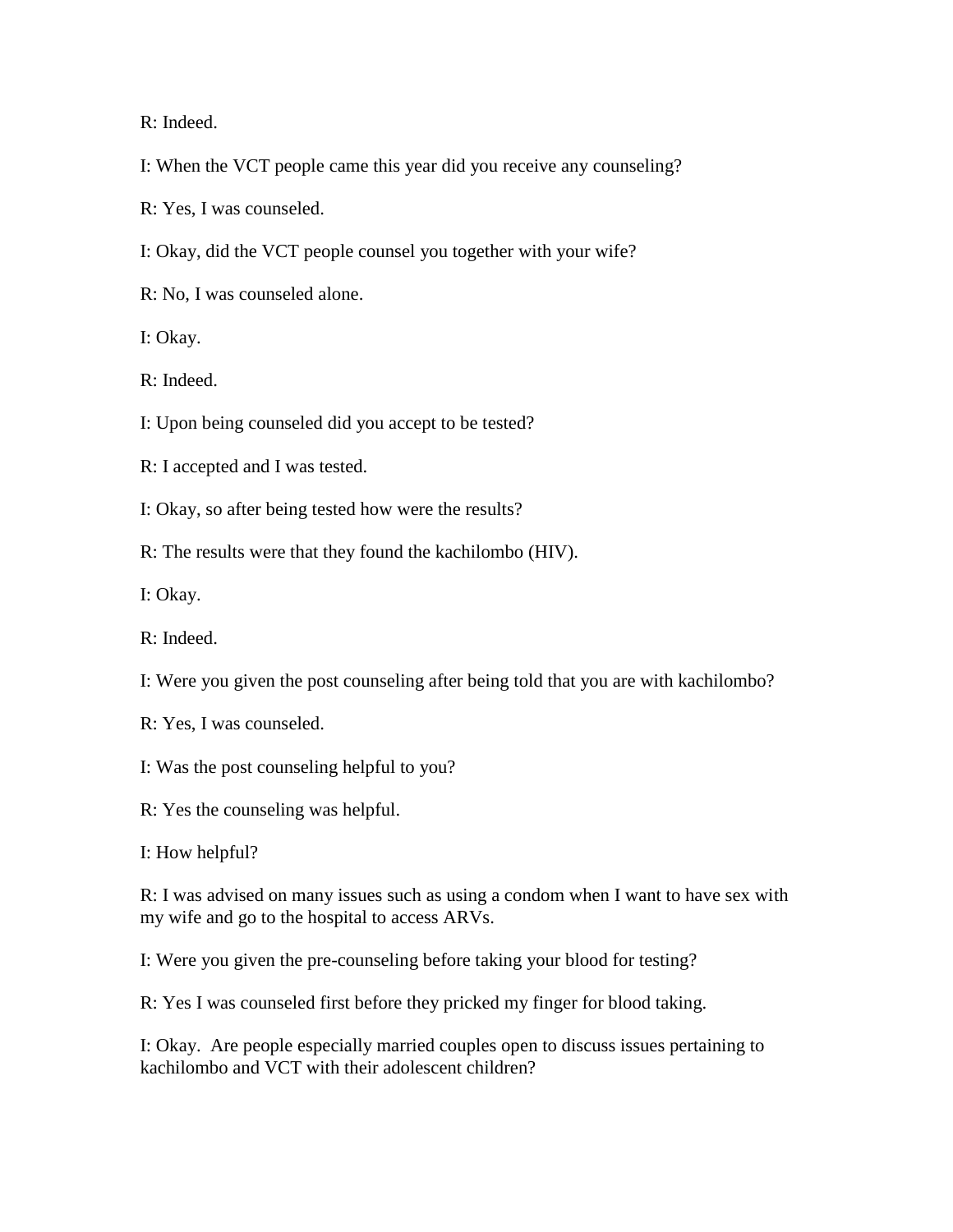R: Yes, married couples are very open to talk about VCT and kachilombo to their adolescent children.

I: Do parents not feel guilty or as being obscene to openly talk about VCT or kachilombo to their adolescent children?

R: Not at all, these are not the days when one should feel shy to talk to their adolescent children on sexual matters especially kachilombo and VCT. This is a different generation because the world has changed.

I: Is that so?

R: Yes it is, so if you just leave your chaps like that it means they will all perish.

I: DO you have brothers or sisters who also discuss issues of VCT?

R: Yes, I have brothers and sisters who discuss such issues.

I: Okay. Are they open enough to discuss these VCT issues?

R: Yes, especially when they are playing bawo that's for my brothers and sisters when drawing water in the well.

I: Okay.

R: Indeed.

I: Between rapid test VCT which they follow clients door by door and the one of asking the client to go to the hospital which one would you prefer?

R: I think the good was is the rapid test, because others are lazy to go to the hospital.

I: How did you receive the results?

R: I received the results well and there was nothing I did.

I: Okay. Didn't your heart beat faster?

R: Not at all.

I: After such results are you still a happy man?

R: Yes.

I: Do you still associate well with your friends or chat with them as it used in the past?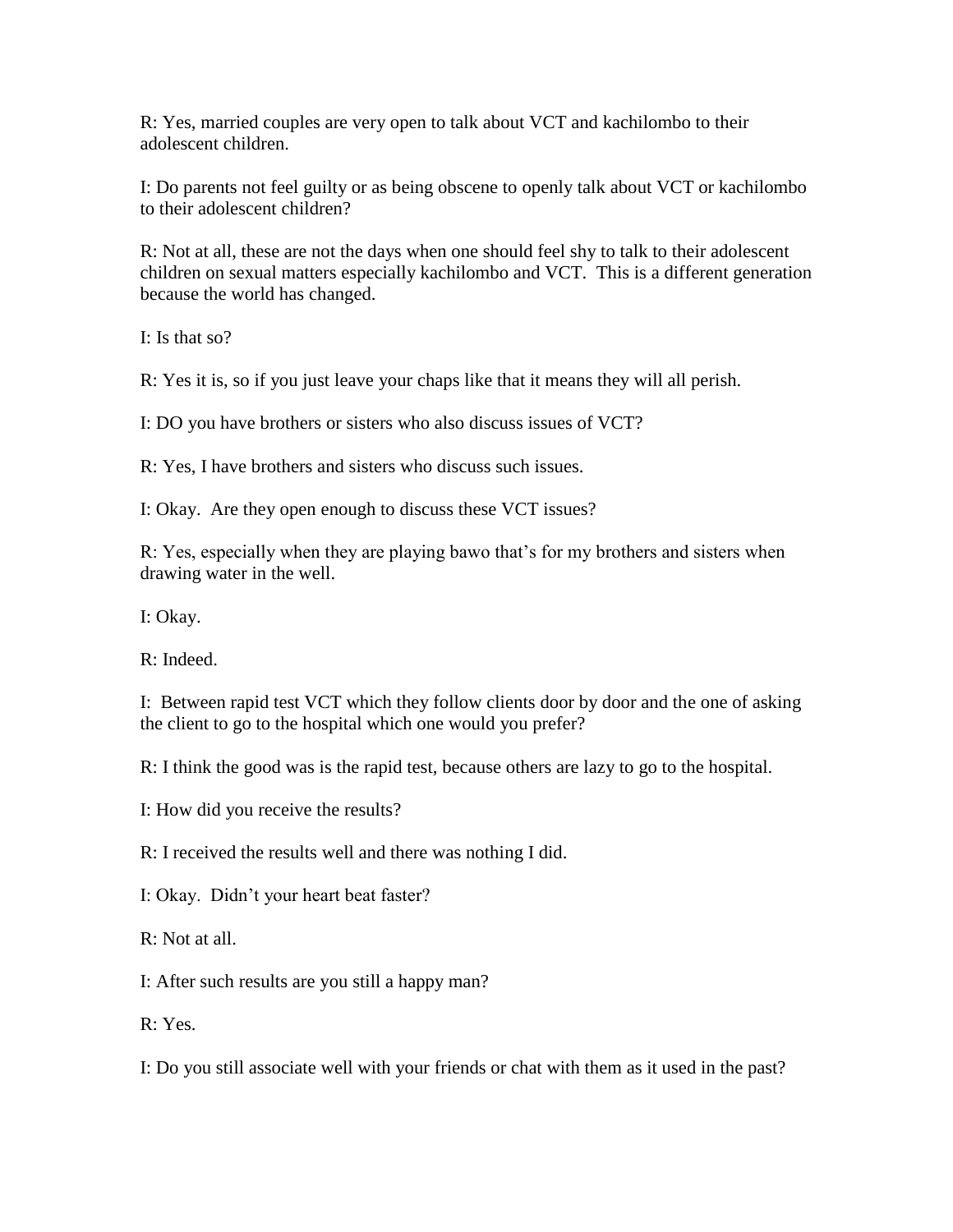R: I still chat with my friends and am still happy with them.

I: Not even a single change?

R: No change at all.

I: What about in your everyday jobs?

R: I still do my jobs here at home just like I used to do in the past before being tested.

I: Before research people, do you know anybody who went for VCT in your village?

R: Yes, they are many.

I: Right here in your village or elsewhere?

R: Yes, right here in my village.

I: Did you hear of other people?

R: Not other villages, let me talk of people of my village.

I: Can you talk please?

R: There are many people in my village who are not included in this project who are complaining saying why can't the research people include us as well. They are very much willing to join in the research. And we tried to give our request to the VCT people to include other more people in this village, but we were told that the number is already enough. But people become relieved when the government declared a VCT week which allowed most people who are not in the research to go and have their blood tested. And so many people had to go to Mkanda to test their blood.

I: Was that so here?

R: Yes, so many people here in my village are willing to undergo blood test.

I: Then it is really interesting in your village as compared to other villages where we have been before.

R: You are right, in other villages I have heard people run away from VCT but that is ignorance, running away has no profit [Chichewa: phindu]. And if you run away it means you won't know how you are in your body.

I: Yes yes yes, you are right.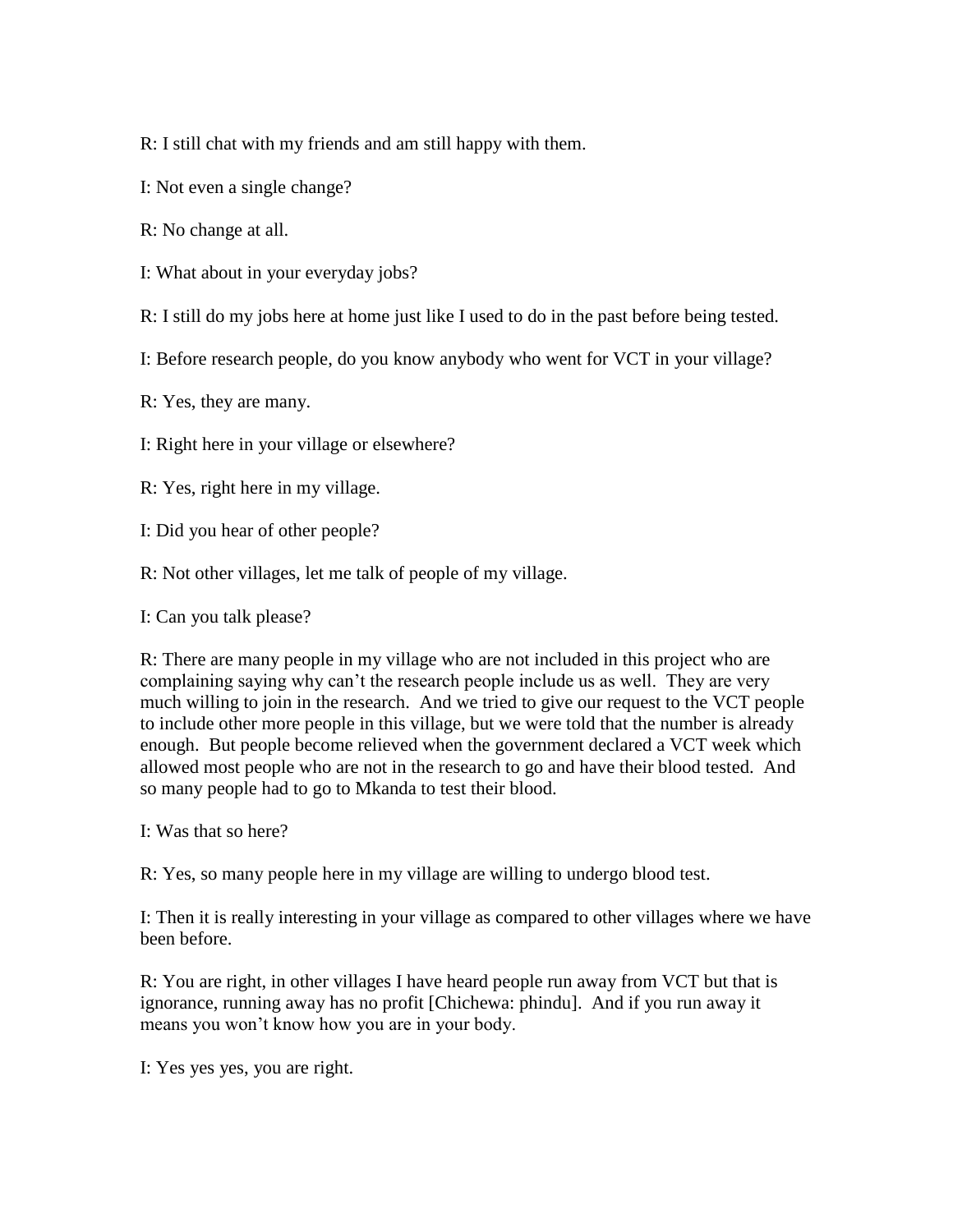R: Indeed, you live in an ignorant state [Chichewa: chimbulimbili]

I: So you mean people in the VCT week were going to Mkanda on their own without being forced by anyone?

R: Yes, especially in my village even today six people have already gone this morning. These are people who are not in this survey but have been longing to have their blood tested.

I: Okay, that's interesting.

R: Really.

I: Do you go to any church?

R: Yes.

I: Which church?

R: Church of Christ.

I: What role does your church play when it comes to VCT or HIV?

R: Preachers do preach about kachilombo and VCT.

I: Do they?

R: Very much, they preach on the dangers of kachilombo and it only remains to an individual to take it or not.

I: Who exactly preaches about VCT or kachilombo?

R: In our church it does not wait for the pastor alone, anybody who is officiating prayers on that Sunday can talk about VCT and kachilombo. And anybody who preaches on every Sunday non forgets to talk about VCT.

I: Okay. But now you as a village head in spite that you are one of the clients do you take part as well in disseminating the information about VCT?

R: Yes I do tall my people, especially when I am chatting with people even here at my house! I should say everyday whenever am seated chatting with people I usually target my people who are scared with blood testing.

I: Okay, do you do that?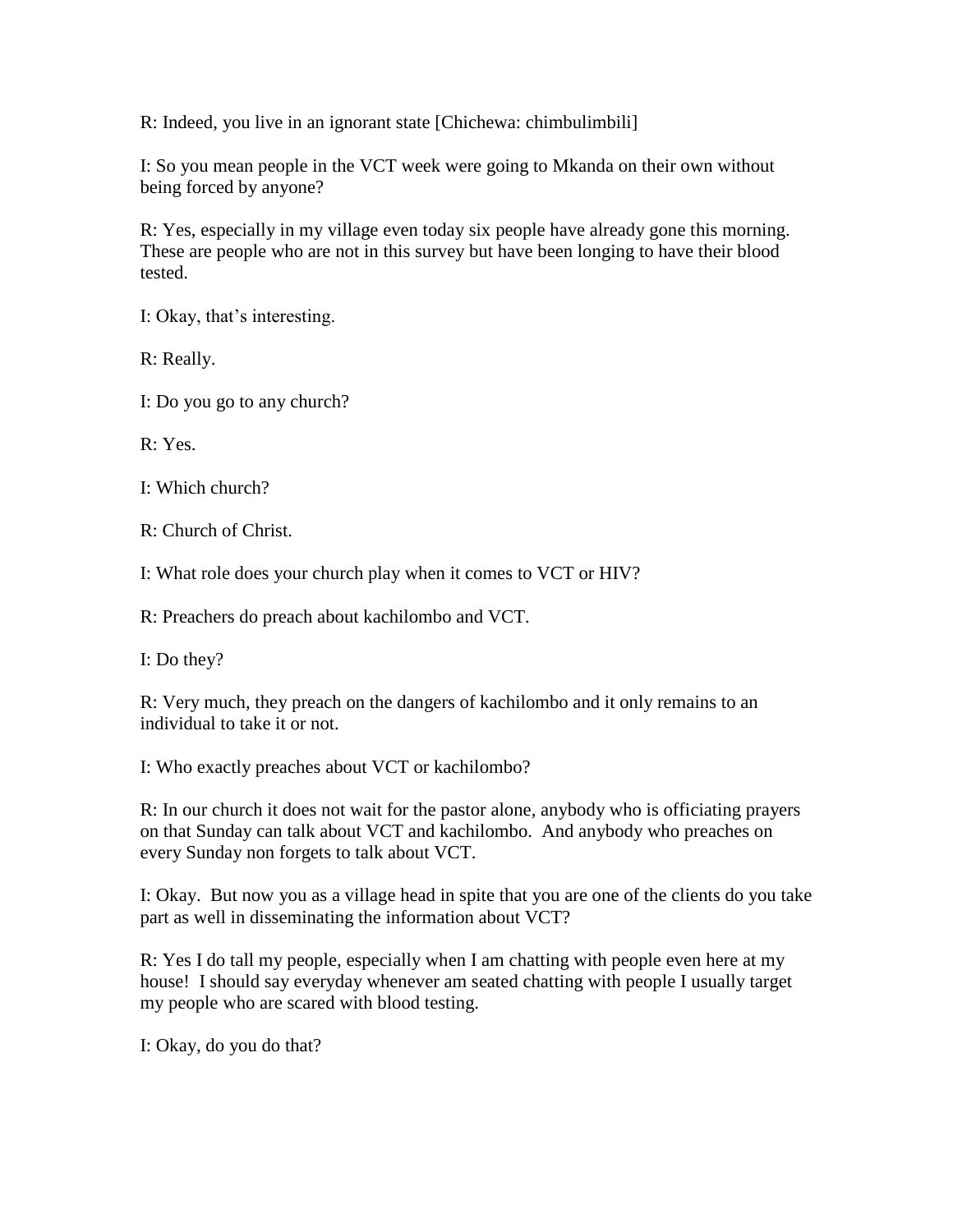R: Yes, and many people now especially in my village here have come to understand the importance of blood testing. And many have had their blood tested as am saying.

I: That's encouraging isn't it.

R: Very much.

I: But are your people not surprised when you play such a role of enlightening them of VCT issues?

R: Not at all, because even on the radio it's the same story, or even if they attend a drama, music and dances, it's all over they find messages about VCT. So when they hear also from me as their village head my people are not amazed.

I: Was your wife equally receptive to receive counseling?

R: I may not speak on her behalf, but it's my hope that she accepted without problems.

I: Okay, was she around when the VCT people were counseling you?

R: Yes, but they counseled us separately.

I: Okay.

R: And upon being counseled my wife received a message to go to Mchinji hospital to attend to our daughter-in-law's pregnancy.

I: Does it mean that you did not even share the results news?

R: We did not, because my wife immediately after the VCT people were over, she left for Mchinji hospital to escort the daughter-in-law.

I: Okay. Now will you be in a position to disclose your positive results to your wife as she comes back from the hospital?

R: Yes, I will tell her.

I: Will you be open to disclose?

R: Yes I will be.

I: Are people using condoms as married couples here in your village including yourself?

R: But this is true maybe to adolescents.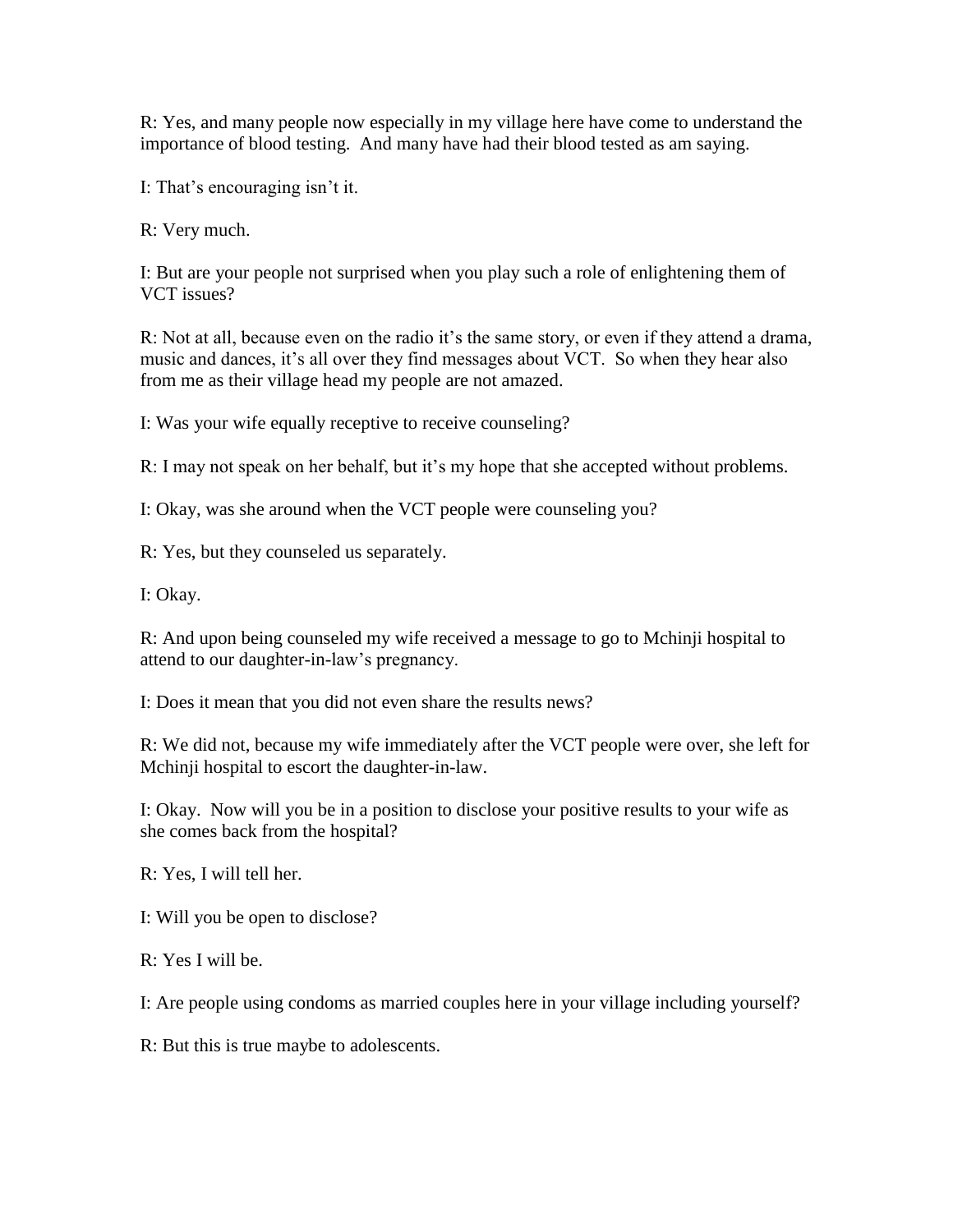I: Why not married couples?

R: I don't know.

I: So why adolescents?

R: Adolescents do hear this on the radio, in meetings and therefore if they can't resist from sex they opt to use a condom.

I: Okay, thank you. How many children do you have?

R: I have nine children.

I: Okay, how old are they?

R: Others are old enough married and I even have grand children.

I: Even grandchildren?

[Respondent and interviewer laugh]

I: What plans do you have now as your wife comes from the hospital especially that you have known your status?

R: My plans are that when my wife comes, we want to go to the hospital at the Boma and see if we can start receiving ARVs.

I: Thank you. Were you give any documents?

R: Not necessarily, but I was given something like a consent form document.

I: Okay.

R: And I asked them on the same issue. I said if we go to the hospital at the Boma, how shall they receive us? SO the VCT people answered that if they want to believe, they too can conduct another blood testing.

I: Okay. Be assured they do help, of course they may re-test you to confirm.

R: Okay.

I: But on ARVs, it's not automatic upon arrival they have stages. It comes a time that you shall be recommended to start ARVs according to the experts on ARVs.

R: Thank you for the explanation.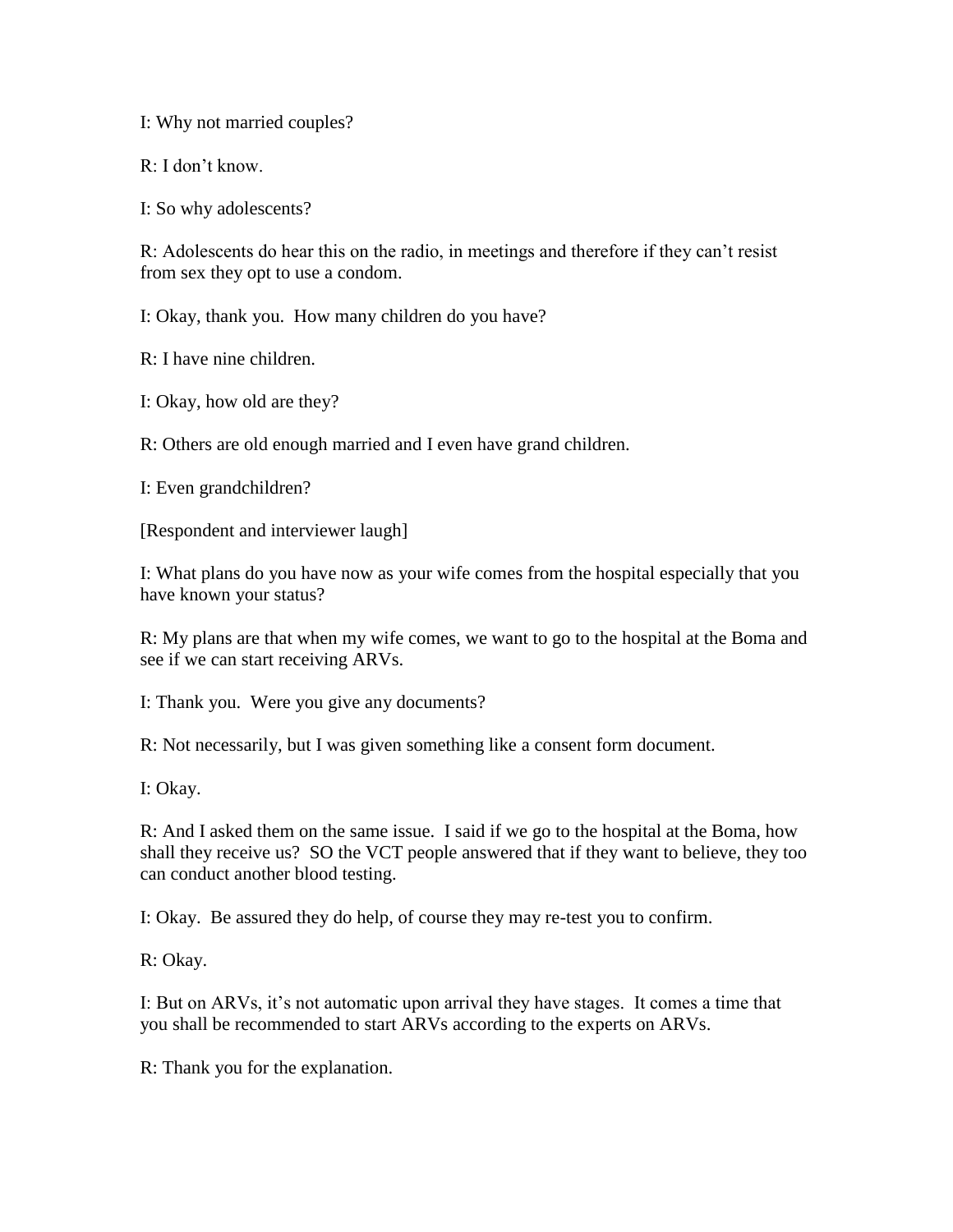I: Do you have any hospital around here where VCT is done?

R: We have at Mkanda where people go.

I: Do people in this village share their VCT experiences upon coming from the hospital?

R: Why not? The VCT is no longer an shaming story in this village.

[Respondent and interviewer laugh]

I: I thought it's a tradition to most Malawians to hide such secret information.

R: Not in this village. Many people here are coming in open explaining their experiences.

I: Is that so?

R: Yes, and bearing in mind that the ways of getting the kachilombo is numerous.

I: You say the ways are numerous?

R: Yes, and I hope if people had known this from the very beginning, this disease would not have spread like this!

I: What ways of spreading are you talking about?

R: Because what happens for example here in the village when washing a dead body before burial, we don't wear gloves, and imagine the dead body has wounds and you too had wounds, you can easily in that way contract the virus.

I: I see.

R: Therefore had it been this was known as one way in which people in the village contract kachilombo, they would have been giving us the gloves.

I: But also as you said if you go to an African doctor, using a single razor blade as you put it is dangerous (…) Do people especially those who are found positive segregated in any way here in your village?

R: Not as such, there is no segregation.

I: You mean not at all.

R: Not at all, we stay together as all days before being tested.

I: Do you greet them?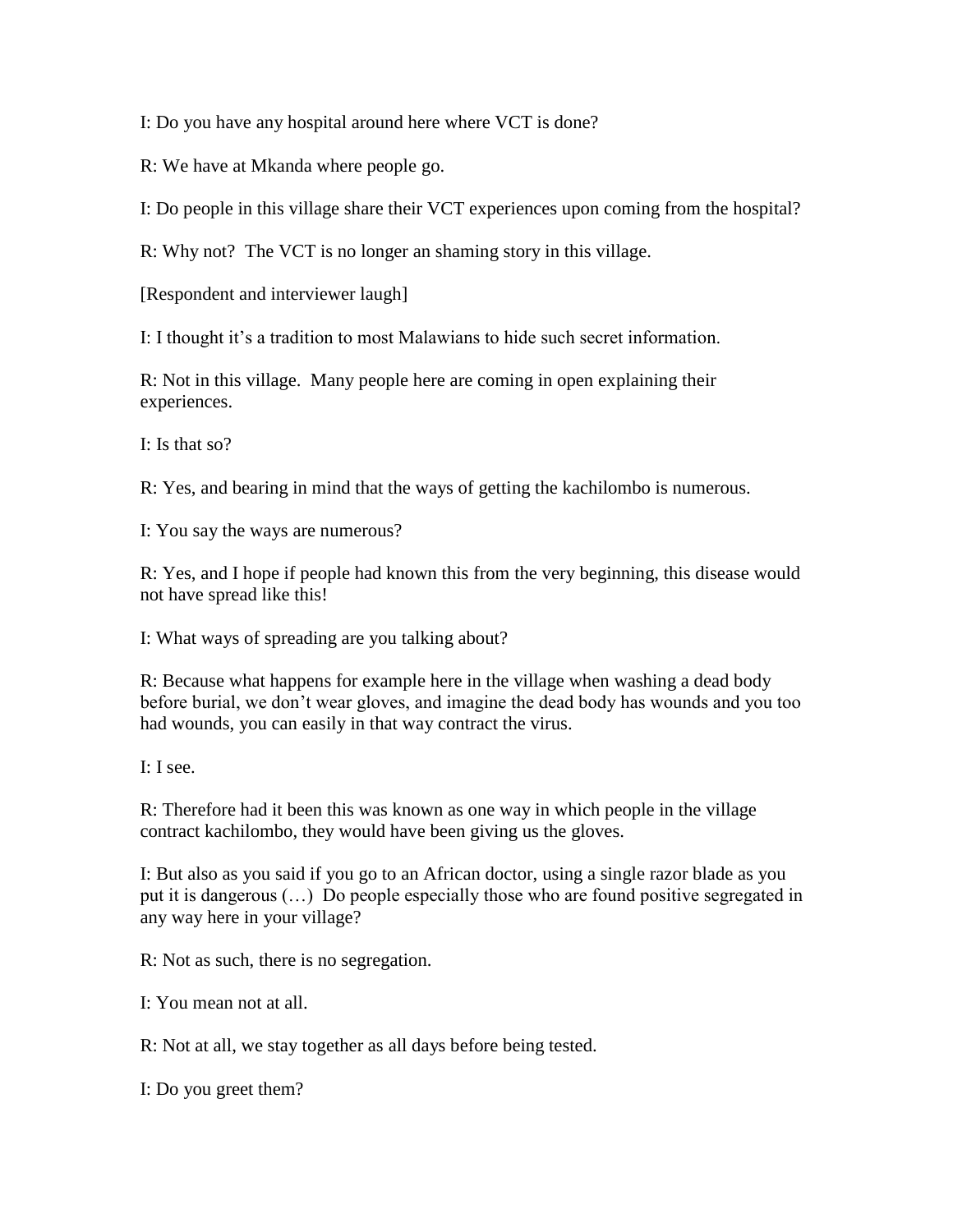R: Yes why not?

## **End of Book 1 Start Book 2**

I: Where do you mostly discuss VCT issues here in the village?

R: We discuss almost everywhere but mostly when we are playing bawo and when we are carving hoe handles in a place called Mphala. (Mphala is a place where males alone chat different stories of their everyday life).

I: Okay, thank you.

R: Indeed.

I: Are married couples open enough to each other to use condoms especially when one is found with the virus here in the village?

R: As of this village I have never heard of any married couples where one partner is positive and another negative.

I: But imagine its you who are positive and your wife is not, can you use a condom?

R: Yes, I can use.

I: Thank you very much. But the way you know your wife, shall she welcome the news of you being positive?

R: Yes.

I: Shall she be calm as you have received it yourself?

R: Yes, no doubt at all.

I: Am saying this because people react differently.

R: But not my wife, she is different.

I: Are you open enough to discuss VCT issues with your wife even before the VCT people visited you?

R: Yes, we have been talking.

I: Why do you think people are afraid of undergoing VCT?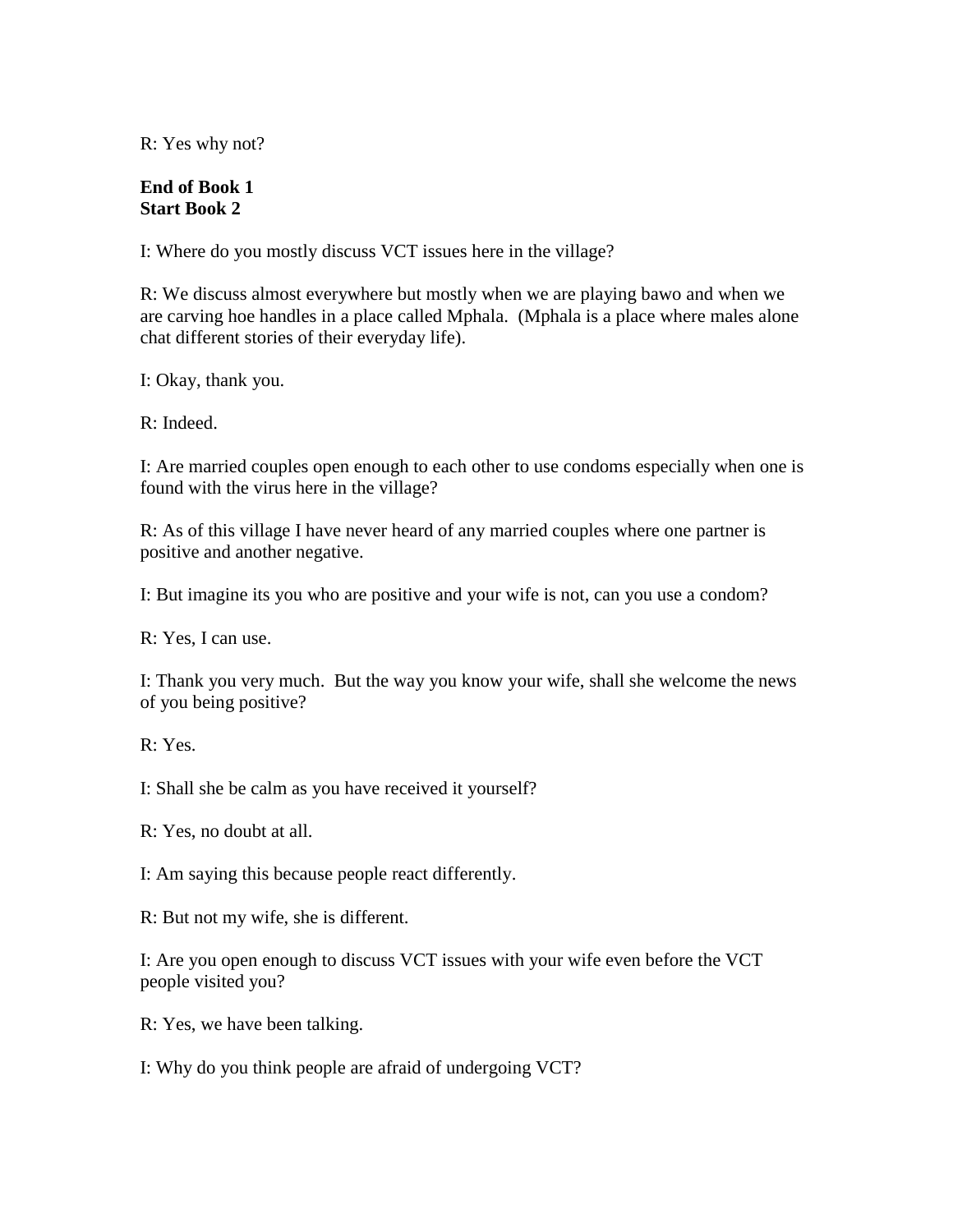R: Some are afraid because they think if they are positive it means they will die at any time. This is mainly because of ignorance of such people, but little by little they are understanding. I further advise such people to go for VCT, because even those who are not HIV positive do not know their actual day when they shall die. As such I insist in my advice to them that you guys need to go for VCT, so that you know the truth. And to those who are found with kachilombo, I advise them to go to the hospital to access ARVs to prolong their lives, instead of dying today one may die the following day. Or even die the other week, and you rejoice that at lease I reached that other week.

I: Okay. Don't you think discrimination is also rampant here for those know as kachilombo victims?

R: Yes it is one of the reasons, but not common in my village yet.

I: What do you think the research people should be doing to have more people accepting VCT?

R: These research people should increase their frequency of visiting us, and teaching us. If they increase the frequency to the villages teaching people on dangers of HIV and going for VCT many people will be willing to be tested. And those who are doubting to go for VCT will start going for VCT. This frequency of visiting people in the village in itself acts as an encouragement.

I: Thank you.

R: Indeed, they should try to increase the frequency.

I: What did you think of the VCT people when they first visited you here at [village]?

R: For me myself, I was very glad, I hoped that the coming of VCT people will make come of us live for some years. This is mainly to us who have been found with kachilombo.

I: Okay.

R: That's it, and that's why I was very open and glad to welcome them.

I: You can also ask any question or comment of VCT and counseling if you have any before we end our chatting.

R: My question though was already asked to the VCT people, but I will ask again. Are you saying when we go to the hospital to look for ARVs, do we just arrive and explain to them our HIV status?

I: Yes you can do so or you can show them the documents you were given. The documents will guide them that you are in a survey and you were tested already. But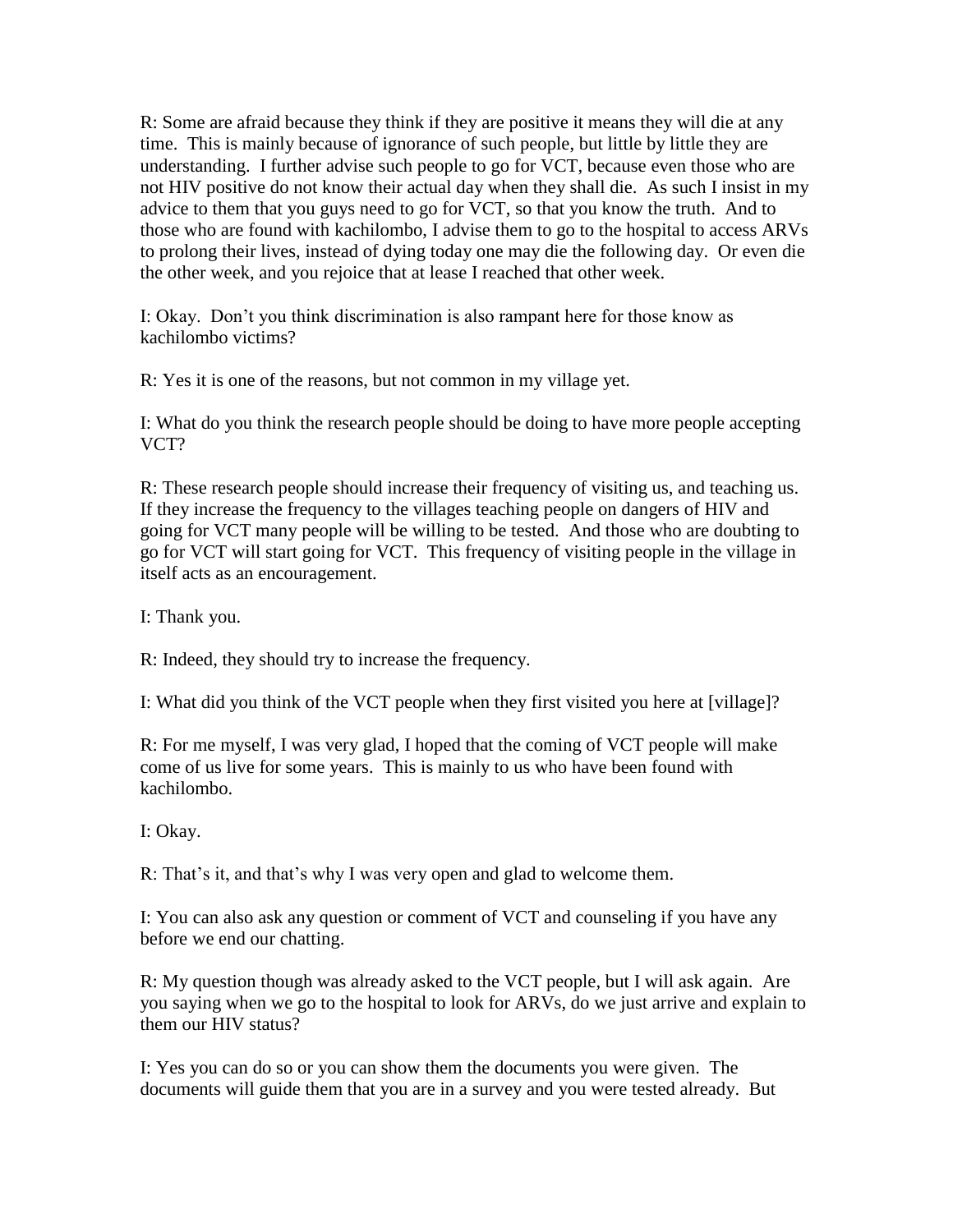anyway they may retest you as I earlier said. Retesting shall help them to place you in the right category of ARVs.….. So if you don't have any further questions I still have one more. Are you saying people are open enough to discuss the VCT issue in this village?

R: Yes, people are very open.

I: Do your wife also take part in advising the chaps on VCT.

R: Yes.

I: Does it not wait for you as a man, since some families believe its only a man who makes decisions in the family?

R: No with my families I equally give powers to my wife to play her role as a mother in advising the children on VCT she does do her role very well. It does not have to wait for me as a father.

I: Okay.

R: It does happen in most cases that the mother is more open to her female children when it comes to advising them on HIV and VCT. And it also follows with me as a dad I may be more open to my male children in advising them on VCT and HIV.

I: Okay is that so?

R: Indeed that's how it is.

I: Let me finally thank you very much if you don't have a question. Especially that its you open enough clients who give us the needed information on the ground pertaining to VCT. Thank you very much.

R: Thank you too.

I: This marks the end of our interview with on the date of 21 July 2006 ID number 24500 in the village.

## **Interviewer Notes:**

The client expressed willingness to the whole process of VCT and asked if possible that more people should be included in the survey. Mind that the client is the village head and people have been asking him when are some families in his village are going to be considered in the survey.

The client seemed to be very understanding even before knowing of any incentive. He saw the whole process of research as being helpful not only to him but even to the